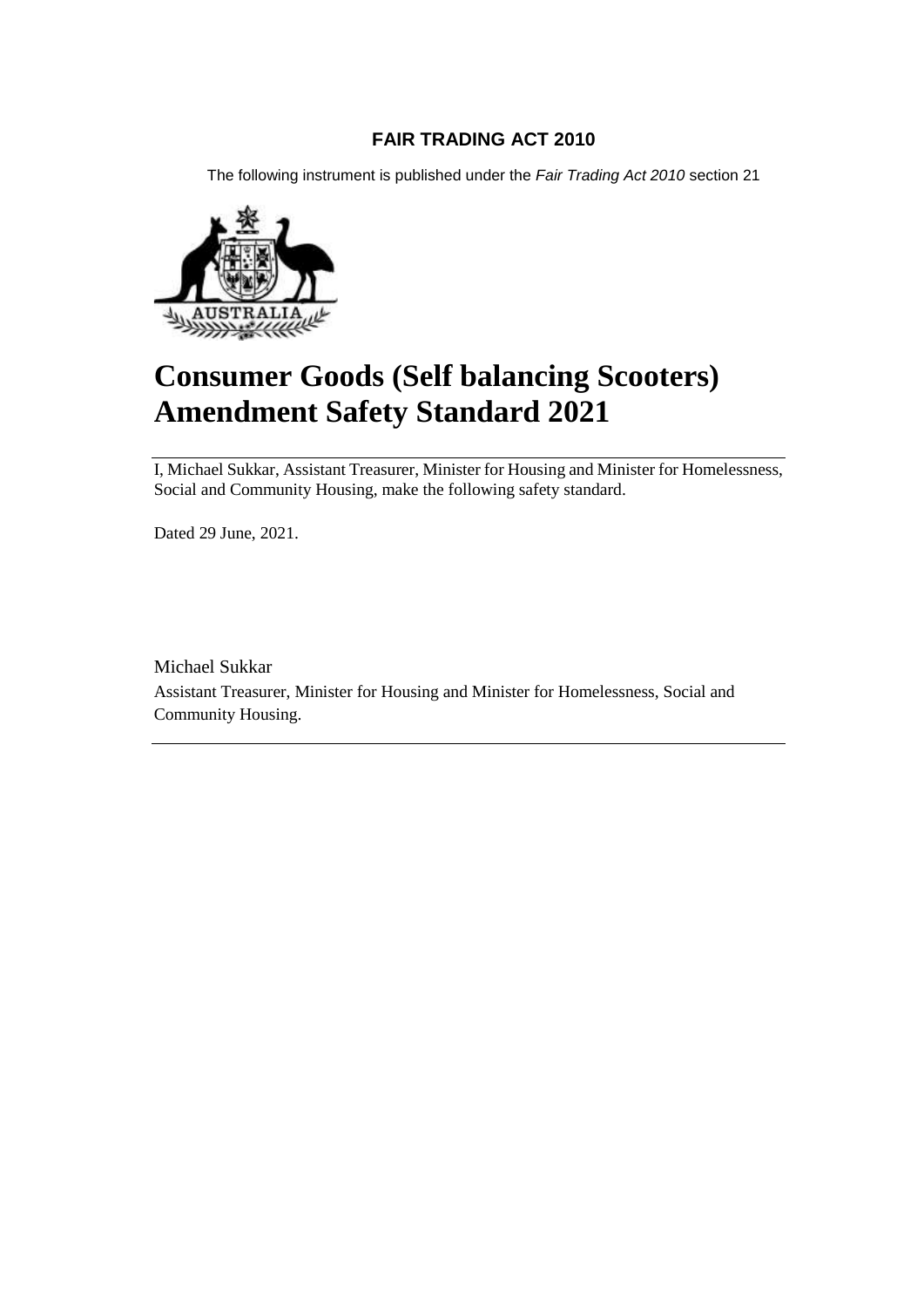## Contents

## **Part 1—Preliminary**

- 1 Name
- 2 Commencement
- 3 Authority
- 4 Schedules

## **Schedule 1—Amendments**

*Consumer Goods (Self-balancing Scooters) Safety Standard 2018*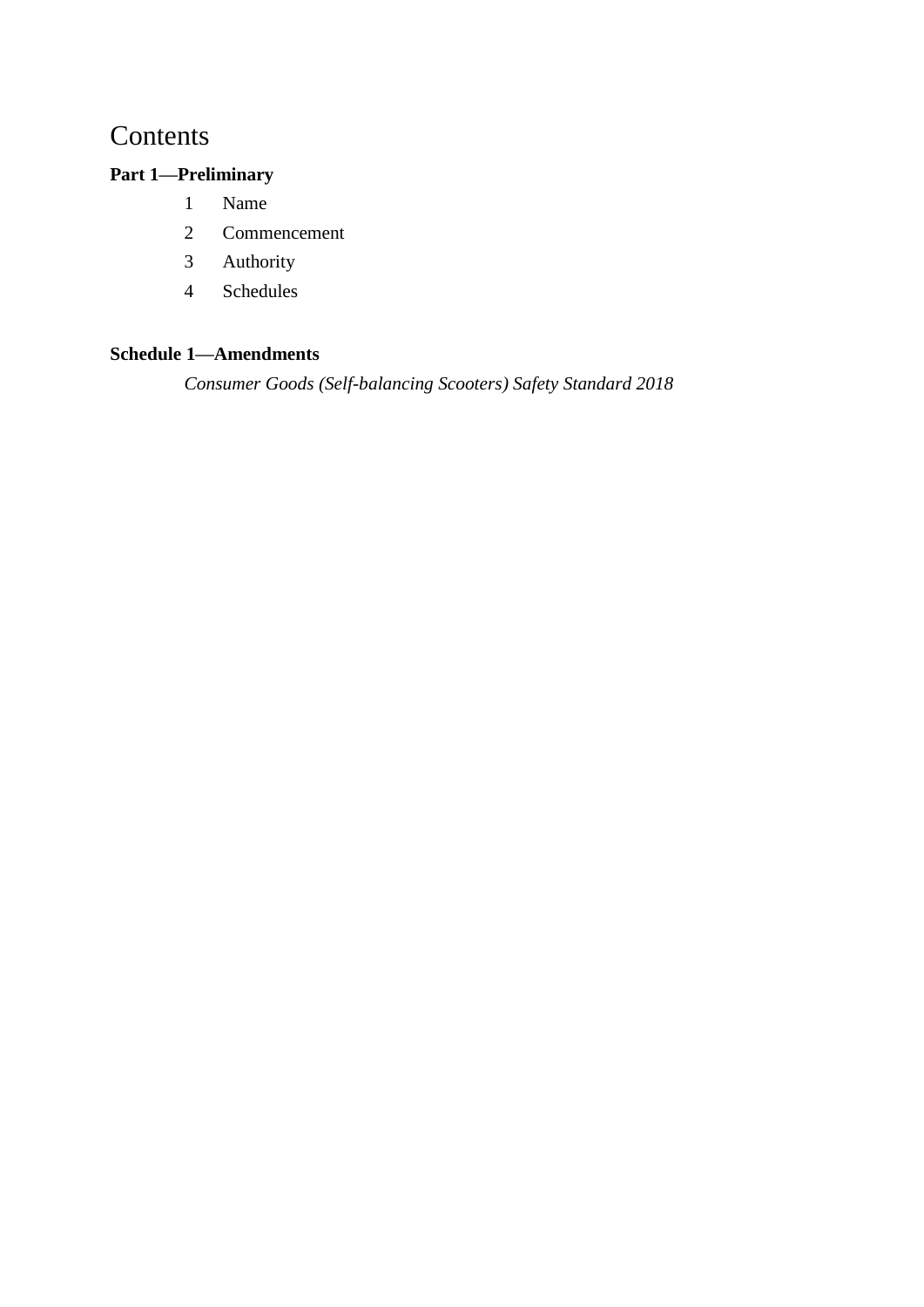#### **1 Name**

This instrument is the *Consumer Goods (Self-balancing Scooters) Amendment Safety Standard 2021*.

#### **2 Commencement**

(1) Each provision of this instrument specified in column 1 of the table commences, or is taken to have commenced, in accordance with column 2 of the table. Any other statement in column 2 has effect according to its terms.

| <b>Commencement information</b>    |                                              |                     |
|------------------------------------|----------------------------------------------|---------------------|
| Column 1                           | Column 2                                     | Column 3            |
| <b>Provisions</b>                  | <b>Commencement</b>                          | <b>Date/Details</b> |
| 1. The whole of this<br>instrument | The day after this instrument is registered. | 2 July 2021         |

Note: This table relates only to the provisions of this instrument as originally made. It will not be amended to deal with any later amendments of this instrument.

(2) Any information in column 3 of the table is not part of this instrument. Information may be inserted in this column, or information in it may be edited, in any published version of this instrument.

#### **3 Authority**

This instrument is made under subsection 104(1) of the Australian Consumer Law.

Note: The reference to the Australian Consumer Law is a reference to Schedule 2 to the *Competition and Consumer Act 2010* as it applies as a law of the Commonwealth, States and Territories: see section 140K of that Act and corresponding provisions of Acts of States and Territories applying that Schedule.

#### **4 Schedules**

Each instrument that is specified in a Schedule to this instrument is amended or repealed as set out in the applicable items in the Schedule concerned, and any other item in a Schedule to this instrument has effect according to its terms.